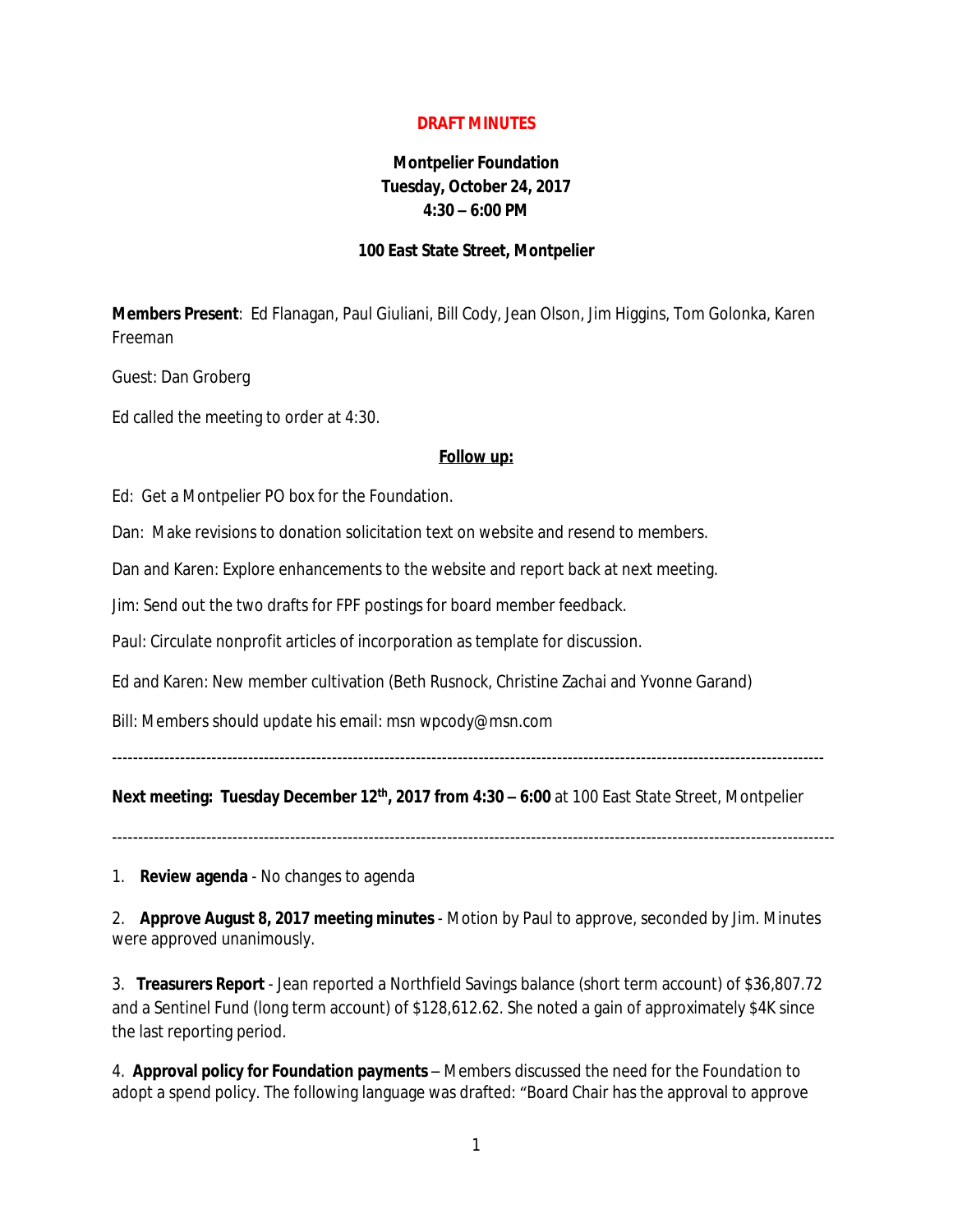payment for expenses incurred up to \$100.00, with full Board ratification to follow at the next board meeting. Amounts above \$100.00 need prior approval of the Board." Motion by Tom to approve, seconded by Paul. Motion approved unanimously.

5. **Outreach and PR** – The proposed website language Dan drafted for donation solicitation was reviewed. Members made suggested changes: substitute "agency" for "unit" in text, and add a disclaimer statement about consulting a tax advisor - Foundation doesn't want to be giving out tax advice. Dan will make revisions and re-circulate.

Ed reported that he will complete the application for a post office box for the Foundation. He estimated a cost of less than \$100/year. Motion by Tom, seconded by Paul, to authorize Ed to spend up to \$100 on behalf of the board to secure a Montpelier PO box for the Foundation. Motion passed unanimously.

Ed also mentioned the need for an enhanced website, one that has a level of professionalism and can convey a compelling story. There are low cost templates that the Foundation can build from and edit. Dan and Karen will work on and report at next meeting.

Jim talked about the Front Porch Forum analytics on the paid advertising, noting that with 150 clicks the return on the Foundation's investment in buying the ad was underwhelming. He encouraged the board to take advantage of the free postings in the neighborhood FPF's and circulated draft text for two different posts: one for members to use in their home neighborhoods and a second that could be posted on FPF by people involved with projects that have been previous recipients of Montpelier Foundation grants. Jim will send out the draft text with some edits, and members should send him suggested edits and names of people to talk to about projects that have received previous grants.

6. **501(c)(3) status for Foundation** – Members agreed to continue exploring nonprofit status for the Montpelier Foundation. Paul will send around examples of nonprofit articles of incorporation that could help as templates.

7. **New board member cultivation** – Karen has been in touch with Christine Zachai of Forward Philanthropy who is interested in the board. Group agreed that she will invite Christine to attend the next board meeting. Ed reported that Frank Wood said no. Jean wondered about recruiting potential board members from institutional partners, such as National Life and bank trust departments. Karen mentioned the community giving initiatives of lending institutions such as VSECU. Ed will talk to Beth Rusnock at the NLG Foundation; Karen will reach out to Yvonne Garand at VSECU.

8. **Funding requests updates/discussion** - Jim circulated the application submitted for a shelf of dance books at Kellogg-Hubbard Library. Request was submitted by a citizen who wants to honor the life of local dancer Tarin Chaplin. The consensus was that the project does not meet the intent of the Foundation. The bulk of the budget is for books, research, and a reception and not a long term "bricks and mortar" project.

The board agreed to establish an ad hoc subcommittee to perform an initial review of applications when they are submitted. Application Preview Committee will be comprised of three members and change on